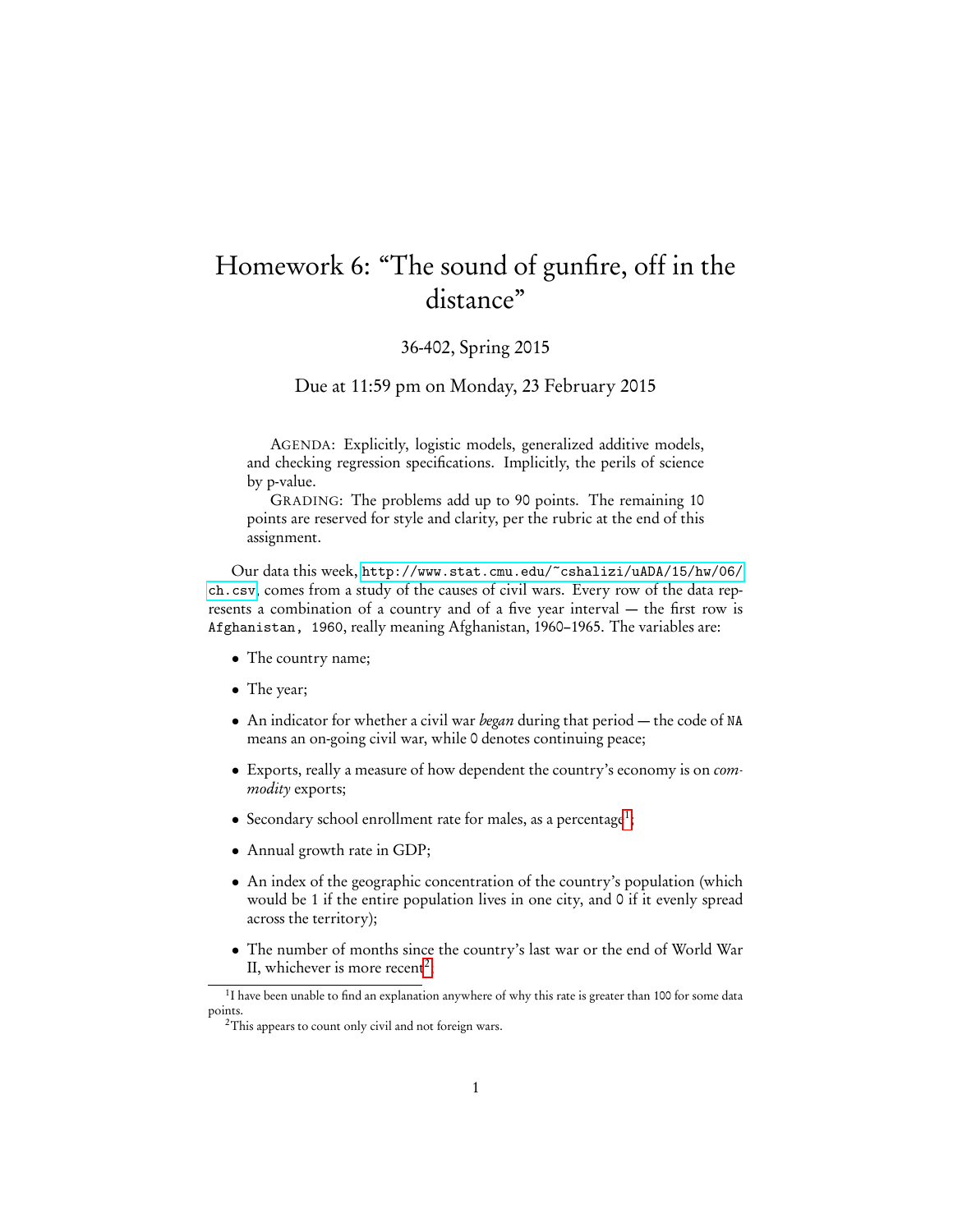- The natural logarithm of the country's population;
- An index of social "fractionalization", which tries to measure how much the country is divided along ethnic and/or religious lines;
- An index of ethnic dominance, which tries to measure how much one ethnic group runs affairs in the country.

Some of these variables are NA for some countries.

- 1. (10) Fit logistic regression for the start of civil war on all other variables except country and year; include a quadratic term for exports. Report the coefficients and their standard errors, together with R's  $p$ -values. Which ones does R say are significant at the 5% level?
- 2. Interpretation (15) All parts of this question refer to the logistic regression model you just fit.
	- (a) (5) What is the model's predicted probability for a civil war in India in the period beginning 1975? What probability would it predict for a country just like India in 1975, except that its male secondary school enrollment rate was 30 points higher? What probability would it predict for a country just like India in 1975, except that the ratio of commodity exports to GDP was 0.1 higher?
	- (b) (5) What is the model's predicted probability for a civil war in Nigeria in the period beginning 1965? What probability would it predict for a country just like Nigeria in 1965, except that its male secondary school enrollment rate was 30 points higher? What probability would it predict for a country just like Nigeria in 1965, except that the ratio of commodity exports to GDP was 0.1 higher?
	- (c) (5) In parts (a) and (b), you changed the same predictor variables by the same amounts. If you did your calculations properly, the changes in predicted probabilities are not equal. Explain why not. (The reasons may or may not be the same for the two variables.)
- 3. Confusion (10) Logistic regression predicts a probability of civil war for each country and period. Suppose we want to make a definite prediction of civil war or not, that is, to classify each data point. The probability of mis-classification is minimized by predicting war if the probability is  $\geq$  0.5, and peace otherwise.
	- (a) (5) Build a  $2 \times 2$  "confusion matrix" (a.k.a. "classification table" or "contigency table") which counts: the number of outbreaks of civil war correctly predicted by the logistic regression; the number of civil wars not predicted by the model; the number of false predictions of civil wars; and the number of correctly predicted absences of civil wars. (Note that some entries in the table may be zero.) Make sure the rows and columns of the table are clearly labeled.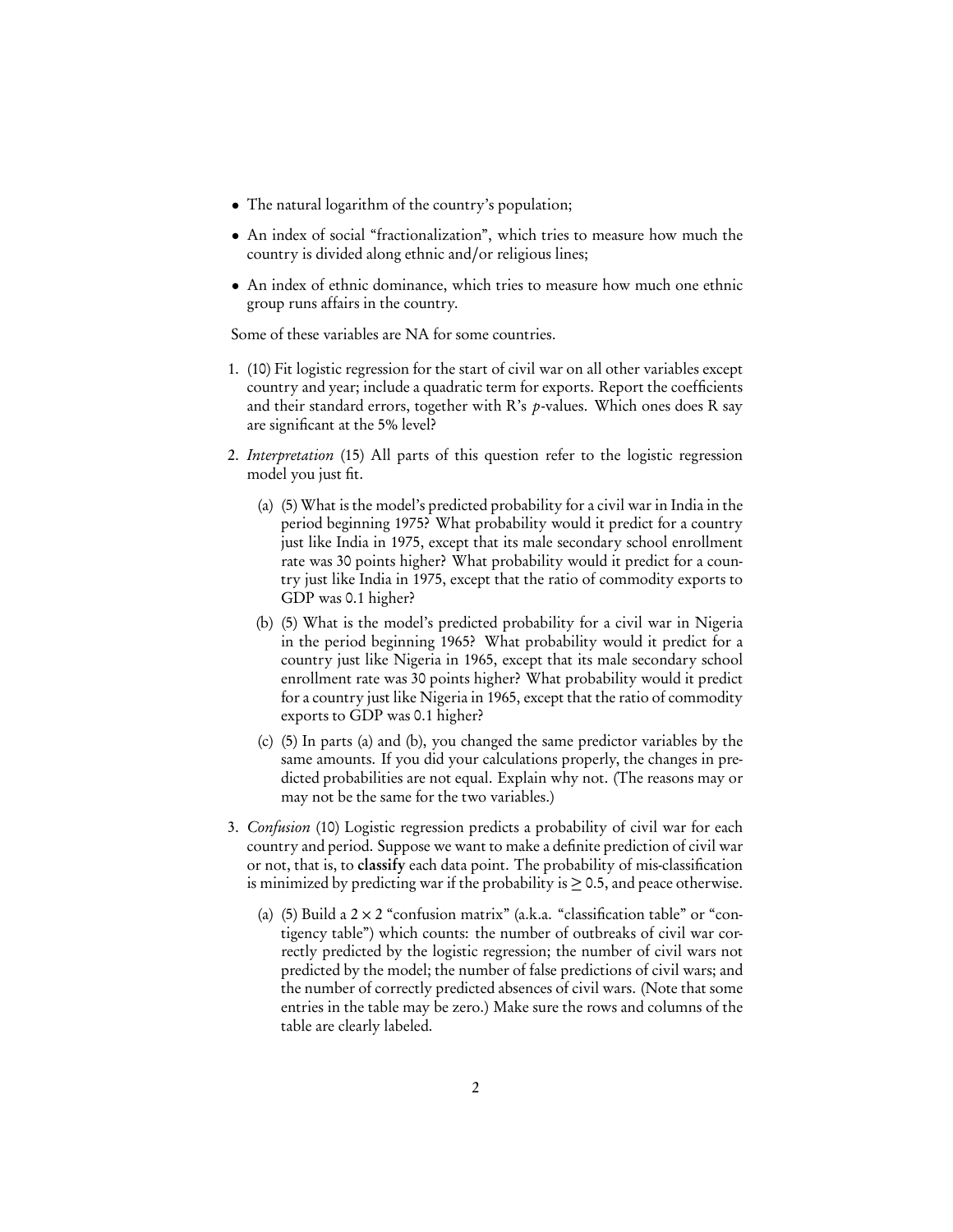- (b) (3) What fraction of the logistic regression's predictions are correct? (Note that this is if anything too kind to the model, since it's an in-sample evaluation.)
- (c) (2) Consider a foolish (?) pundit who always predicts "no war". What fraction of the pundit's predictions are correct on the whole data set? What fraction are correct on data points where the logistic regression model also makes a prediction?
- 4. *Calibration* (10) Divide the data points into groups where the predicted probability of a civil war is 0–10%, those where it is 10–20%, etc. Calculate the actual proportion of civil wars for each group of data points. Give a plot where the horizontal axis is the predicted probability, and the vertical is the actual frequency. Does the plot go up the 45-degree diagonal? Should it, if the model is right? If it does not, do observed frequencies at least increase as the predicted probability goes up, so that civil war really is more common when the model says it has higher probability? (Again, this is if anything too kind to the logistic regression, because it's an in-sample comparison.)
- 5. (10) Fit a GAM with the same variables to the same data: smooth all the continuous predictor variables; do not include an explicit quadratic term for exports. Provide plots of the partial response functions. Which ones are at least roughly linear, and which are not?
- 6. (10) Calculate the confusion matrix for the GAM. What fraction of its predictions are accurate? How does that compare both to the logistic regression and the peace-always pundit?
- 7. (10) Repeat the calibration checking plot for the GAM. Are its probabilities closer to tracking actual frequencies, or further, than those of the logistic regression?
- 8. (15) Test whether the logistic regression is properly specified, using the GAM as the alternative model. (Follow the procedure in the notes.) What is the p-value? Explain, based on this test and any other results you have reported, which model you prefer.

RUBRIC (10): The text is laid out cleanly, with clear divisions between problems and sub-problems. The writing itself is well-organized, free of grammatical and other mechanical errors, and easy to follow. Figures and tables are easy to read, with informative captions, axis labels and legends, and are placed near the text of the corresponding problems. All quantitative and mathematical claims are supported by appropriate derivations, included in the text, or calculations in code. Numerical results are reported to appropriate precision. Code is either properly integrated with a tool like R Markdown or knitr, or included as a separate .R file. In the latter case, the code is clearly divided into sections referring to particular problems. In either case, the code is indented, commented, and uses meaningful names. All code is relevant to the text; there are no dangling or useless commands. All parts of all problems are